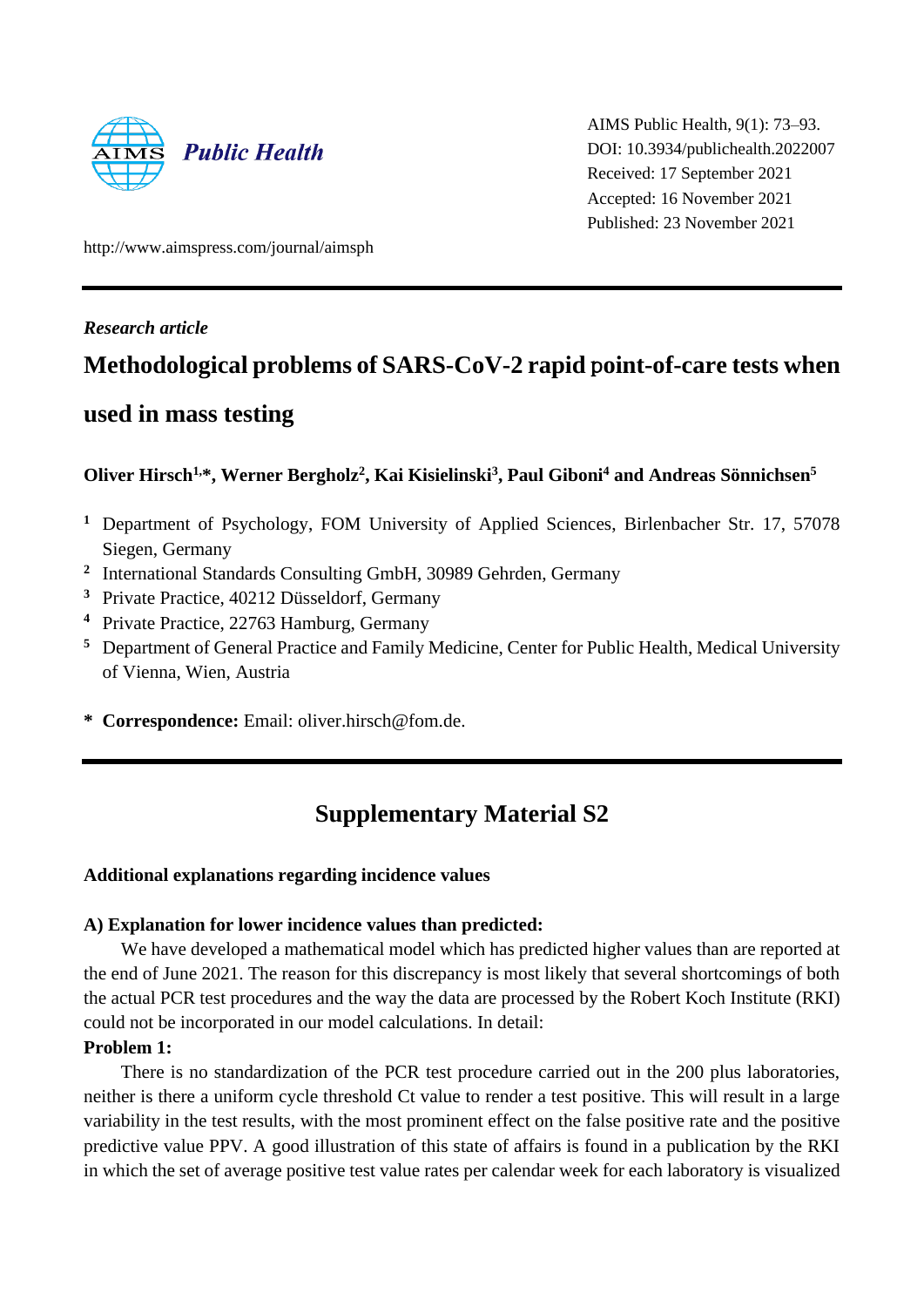in a boxplot, as shown in Figure S1:



**Figure S1.** Fraction of SARS-CoV-2 PCR-tests, calendar weeks 12/2020 to 5/2021, own graphical representation, source: Epidemiologisches Bulletin 6/2021, RKI, 11th February 2021.

The most striking feature for all calendar weeks is that the distribution of percentages is asymmetric for all calendar weeks. The asymmetry is the more pronounced the lower the incidence (as e.g. in CW 21 to 41). At the time of developing our mathematical model (March 2021), the incidence has been high, as of June 2021 the situation is similar to CW 21 to 41 in 2020.

Based on this, two conclusions are possible:

- 1) It appears unlikely that the distribution of positive cases is really asymmetrically distributed. Rather, the most likely reason is the large variance in the tests which are not standardized. This corresponds to industrial production processes with a large process variance which also typically produce asymmetric distributions due to small defects, whereas stable processes tend to result in narrower normal distributions.
- 2) The degree of asymmetry influences the mathematical model in a significant way, since the averages are dependent on the asymmetry. This was not accounted for in our model since the data supplied by the authorities are not sufficient to do this.

Therefore, we argue that the simplification of the model using averages instead of full distributions has led to the too high prediction of the minimum attainable incidence number.

Another possible reason is the simplification of using the average values for Germany rather than the values for the 16 federal states. Figure S2 shows the striking fact that at a time for which the incidence is low there is a high systematic spread of the incidence: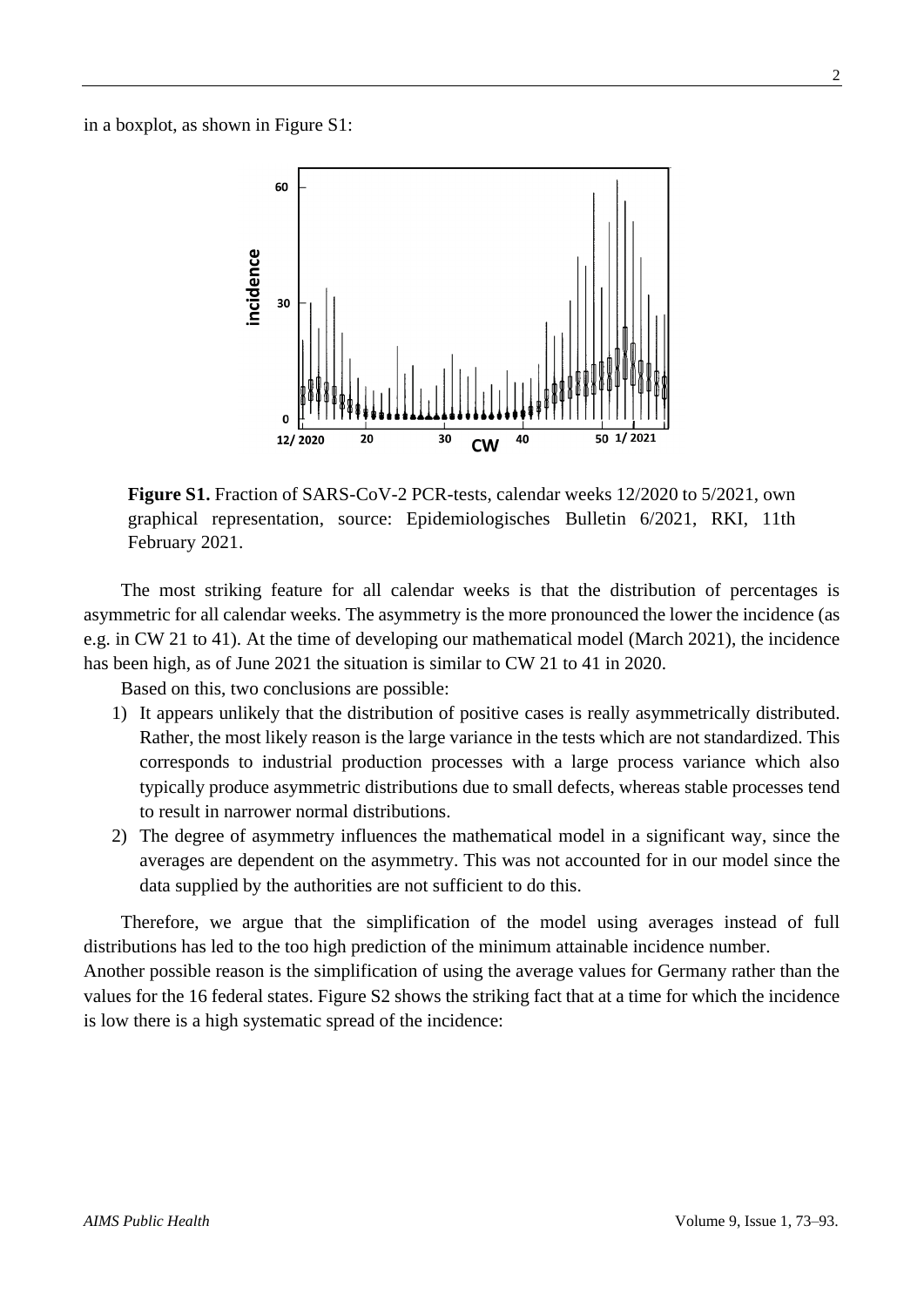

Figure S2. Incidence per federal state on June 29<sup>th</sup>, 2021, own graphical representation, Source: Daily situation report RKI of June 25<sup>th</sup>, 2021.

At the end of June there is a factor of approximately 5 scatter of the incidences among the 16 federal states. Therefore, the geographic variation of the measured incidence is another factor which can have an impact on the prediction of the minimum possible incidence.

#### **Problem 2:**

The model calculations refer in each case to additional representative population samples that would have to be drawn if the results were comparable. This would be the correct epidemiological procedure. However, the testing strategy behind the test results is unclear. Due to government regulations, massive testing had to take place in settings where low prevalence was expected (schools, workplace, etc.). Testing in environments with lower prevalence of the disease is expected to have a smaller additional impact on the 7-day incidence (see Table S1). However, this does not weaken our conclusions, which refer to the standardized procedure of testing representative population samples from a population with a defined prevalence. One could argue that the government's testing strategy would then probably underestimate the actual 7-day incidence. Here, however, the discussion arises again with regard to the clinical significance of a representative 7-day incidence, which is to a considerable extent based on a SARS-CoV-2 PCR test with Ct values that are clearly too high, so that this parameter is not able to reflect the actual incidence of infection.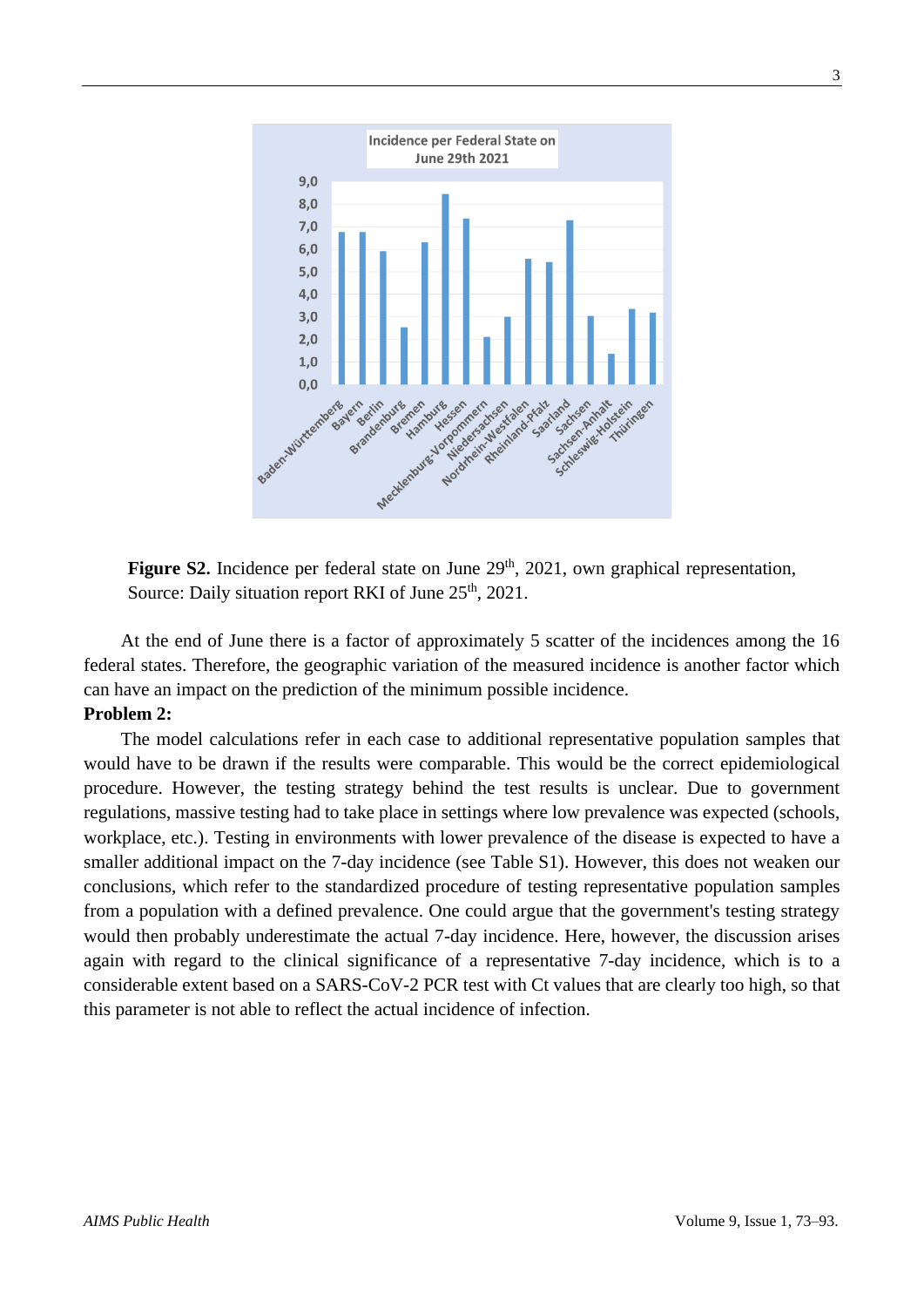**Table S1.** Additional increases in 7-day incidence per 100,000 depends on different prevalences of COVID-19. Maximum calculations using the contingent data for self-tests from the German Federal Ministry of Health are performed using 16,500,000 tests per week and sequential SARS-CoV-2 PCR testing.

| Prevalence | Increase in 7-day incidence per 100,000 |
|------------|-----------------------------------------|
| 0.4%       | 68.8                                    |
| 0.3%       | 53.0                                    |
| 0.25%      | 45.1                                    |
| 0.2%       | 37.2                                    |
| 0.1%       | 21.4                                    |
| 0.05%      | 13.5                                    |

#### **B) Positive Proof of an incidence increase by introduction of POC rapid antigen tests:**

Although the accuracy of the mathematical model presented is not as high as expected (for the reasons explained above), the qualitative prediction is correct as shown by recent data published by the RKI. These constitute proof that as predicted the introduction of rapid antigen tests as documented in the weekly reports of the RKI lead to an increase of positive PCR tests. Figure S3 taken from the weekly report dated June 1<sup>st</sup>, 2021, shows a clear increase in the number of positive PCR tests at the onset of rapid antigen tests at schools:





It is clear that as of calendar week 14 the percentage of positive tests for the age group 5 to 14 jumps from about 12% to approximately 19% and has remained higher than the values for all other cohorts, which are not subject to regular rapid antigen tests.